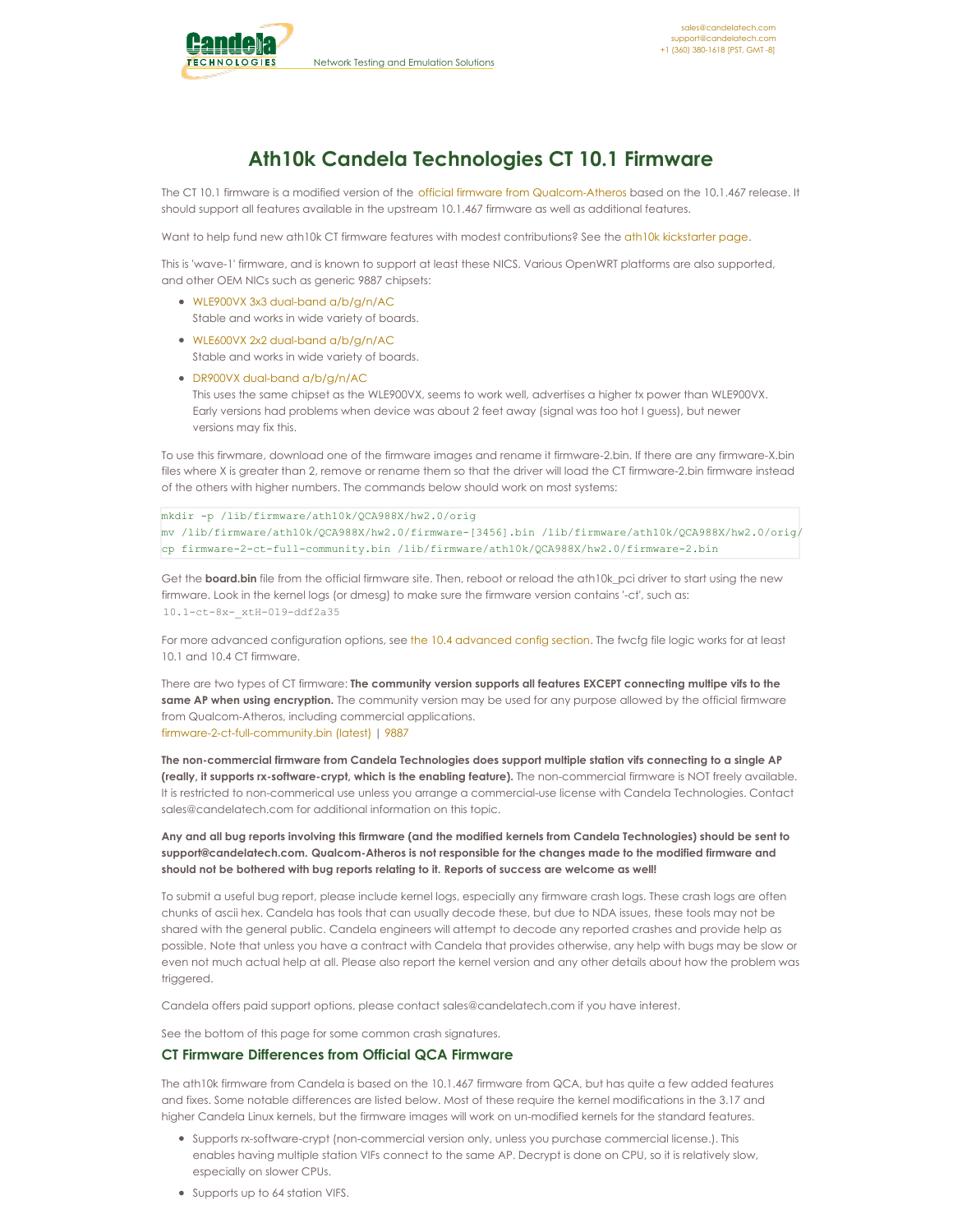- Optimized tx-credits handling. Host driver can configure maximum tx-credits and firmware will return credits immediately so less flush-mgmt hacks are needed on host.
- Work around tx-credits hang due to WMI/CE lockup in firmware (Rls 13+)
- Support IBSS (ADHOC) mode (Rls 13+). IBSS-RSN added in Rls 14, fixed in Rls 19
- Supports reporting tx-rate to the sending stack.
- Optimized firmware memory usage to be more stable in strange configurations.
- Supports configuring the firmware tx-buffer count below 1024.
- . Support sending RAW frames, but only [non-encrypted](http://comments.gmane.org/gmane.linux.drivers.ath10k.devel/246) frames are currently supported. Also requires out-of-tree patch.
- Lots of bug fixes and hardening related to memory usage issues.
- Firmware returns proper tx-status codes (stock 10.1.467 did not)
- Fix 802.11r (fast roaming) in station mode.

# **Known CT Firmware/Kernel Bugs**

- CE transport failure assert. See the **CT Firmware Crash Signatures** section below. Not specific to CT firmware or kernels, very easy to reproduce in some environments. Seems at least mostly fixed these days.
- WMI keepalive failure, probably due to inability to send mgt frames in bad RF environment. Not often seen in recent firmware, possibly it is fixed.
- See the [ath10k](http://www.candelatech.com/ath10k-bugs.php) bugs page to view or report bugs.

To take advantage of all of the CT firmware features, please consider using one of the kernels found at: <https://github.com/greearb>.

The CT firmware has a separate release number appended to the end of the version string. A large number of fixes have been added to the stock 10.1.467. The highlights of those are above. A more detailed changelog is kept for release 14 and above.

### **BETA (-22)**

No significant changes yet.

See BETA [release](http://www.candelatech.com/downloads/ath10k-fw-beta/release_notes.txt) notes for details.

### **[firmware-2-ct-full-community.bin](http://www.candelatech.com/downloads/ath10k-fw-beta/firmware-2-ct-full-community.bin) 988X | [9887](http://www.candelatech.com/downloads/ath10k-9887/ath10k-fw-beta/firmware-2-ct-full-community.bin)**

No CT-HTT-MGT feature, no supported upstream features compiled out (no diet). Available for commercial and non-commercial use at no charge.

#### **[firmware-2-ct-non-commercial-full.bin](http://www.candelatech.com/downloads/ath10k-fw-beta/firmware-2-ct-non-commercial-full.bin) 988X | [9887](http://www.candelatech.com/downloads/ath10k-9887/ath10k-fw-beta/firmware-2-ct-non-commercial-full.bin)**

No CT-HTT-MGT feature, no upstream features compiled out (no diet). Supports rx-sw-crypt (commercial use not allowed unless you have a license from Candela Technologies.

These htt-mgt firmwares require driver patches (use ath10k-ct driver or CT kernel). See release notes.

### **[firmware-2-ct-htt-mgt-community.bin](http://www.candelatech.com/downloads/ath10k-fw-beta/firmware-2-ct-htt-mgt-community.bin) 988X | [9887](http://www.candelatech.com/downloads/ath10k-9887/ath10k-fw-beta/firmware-2-ct-htt-mgt-community.bin)**

If unsure, this is the suggested firmware to use.

Has CT-HTT-MGT feature, un-needed features compiled out of the firmware to allow more stations/vdevs/etc. Available for commercial and non-commercial use at no charge.

#### **[firmware-2-ct-full-nrcc-community.bin](http://www.candelatech.com/downloads/ath10k-fw-beta/firmware-2-ct-full-nrcc-community.bin) 988X | [9887](http://www.candelatech.com/downloads/ath10k-9887/ath10k-fw-beta/firmware-2-ct-full-nrcc-community.bin)**

No CT-HTT-MGT feature, no supported upstream features compiled out (no diet), Rate-ctrl host-caching (swap) is compiled out. This may help on systems with weak CPU or minimal host RAM. Available for commercial and non-commercial use at no charge. See [fwcfg](http://www.candelatech.com/ath10k-10.4.php#config_nrcc) notes to use this firmware.

#### **[firmware-2-ct-full-htt-mgt-community.bin](http://www.candelatech.com/downloads/ath10k-fw-beta/firmware-2-ct-full-htt-mgt-community.bin) 988X | [9887](http://www.candelatech.com/downloads/ath10k-9887/ath10k-fw-beta/firmware-2-ct-full-htt-mgt-community.bin)**

Has CT-HTT-MGT feature, no upstream features compiled out (no diet). Available for commercial and noncommercial use at no charge.

#### **[firmware-2-ct-nrcc-community.bin](http://www.candelatech.com/downloads/ath10k-fw-beta/firmware-2-ct-nrcc-community.bin) 988X | [9887](http://www.candelatech.com/downloads/ath10k-9887/ath10k-fw-beta/firmware-2-ct-nrcc-community.bin)**

No CT-HTT-MGT feature, swbmiss, beacon filtering, roaming code, descriptor-mgt compiled out. Rate-ctrl host-caching (swap) is compiled out. This may help on systems with weak CPU or minimal host RAM. Available for commercial and non-commercial use at no charge. See [fwcfg](http://www.candelatech.com/ath10k-10.4.php#config_nrcc) notes to use this firmware.

### **[firmware-2-ct-htt-mgt-nrcc-community.bin](http://www.candelatech.com/downloads/ath10k-fw-beta/firmware-2-ct-htt-mgt-nrcc-community.bin) 988X | [9887](http://www.candelatech.com/downloads/ath10k-9887/ath10k-fw-beta/firmware-2-ct-htt-mgt-nrcc-community.bin)**

Has CT-HTT-MGT feature, but swbmiss, beacon filtering, roaming code, descriptor-mgt compiled out. Ratectrl host-caching (swap) is compiled out. This may help on systems with weak CPU or minimal host RAM. Available for commercial and non-commercial use at no charge. See [fwcfg](http://www.candelatech.com/ath10k-10.4.php#config_nrcc) notes to use this firmware.

### **[firmware-2-ct-non-commercial-full-htt-mgt.bin](http://www.candelatech.com/downloads/ath10k-fw-beta/firmware-2-ct-non-commercial-full-htt-mgt.bin) 988X | [9887](http://www.candelatech.com/downloads/ath10k-9887/ath10k-fw-beta/firmware-2-ct-non-commercial-full-htt-mgt.bin)**

Has CT-HTT-MGT feature, no upstream features compiled out (no diet). Supports rx-sw-crypt (commercial use not allowed unless you have a license from Candela Technologies.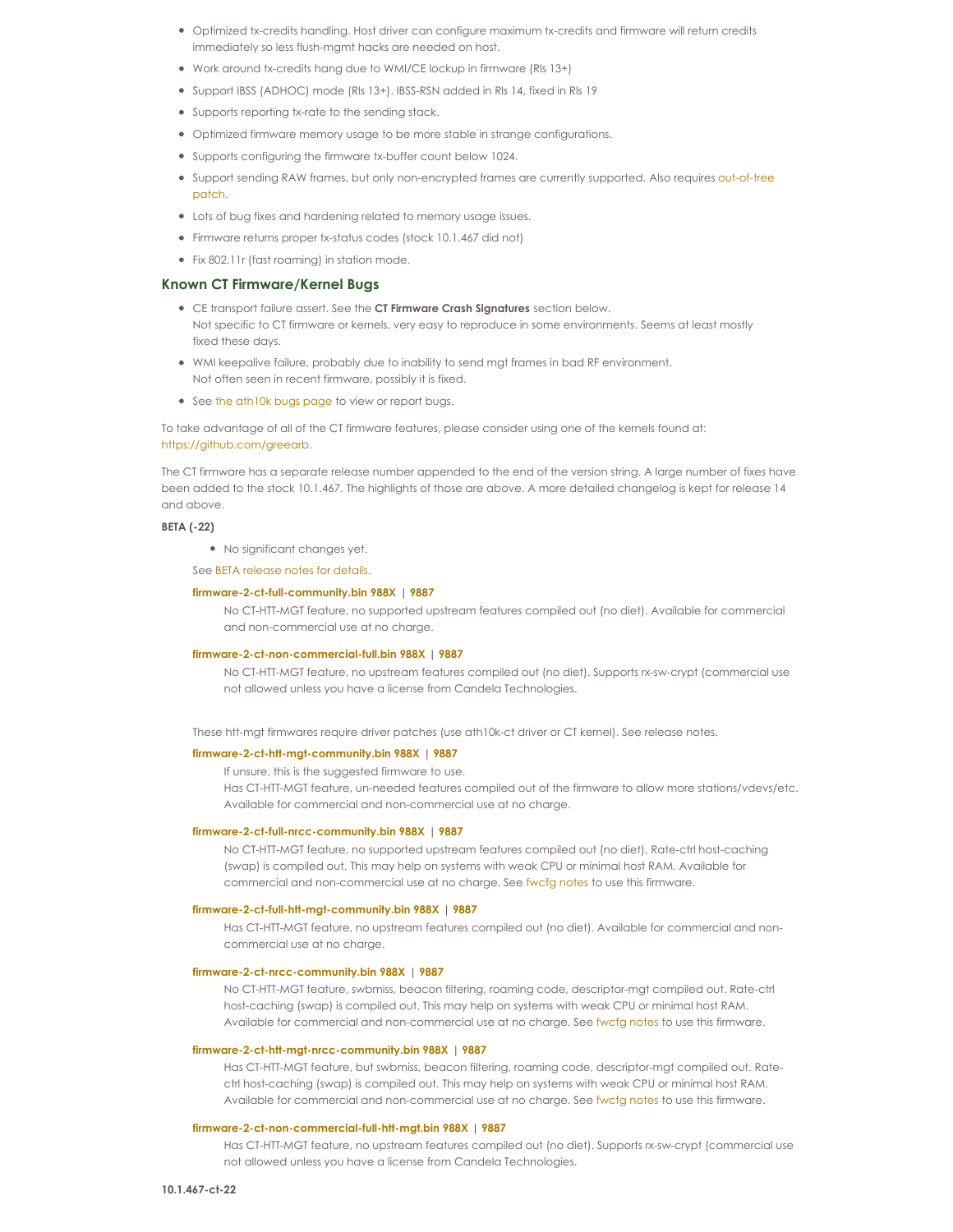- December 12 2018: Remove assert in tx-abort handling when peer cannot be found.
- Feb 14, 2019: Remove logic that causes assert when swba logic is not initialized. This was seen when trying to bring up 6 VAP vdevs. A similar fix went into wave-2 firmware some time ago.
- Feb 27, 2019: Support up to 32 vAP vdevs, fix stack corruption when driver requests too many vAP.
- Feb 28, 2019: Support beacon-tx-wmi callback message. This lets driver properly clean up beacon buffers so we don't crash (somethings the entire OS/system) due to DMA errors.
- $\bullet$  March 12, 2019: Add btcoex feature flag for 2.4Ghz only adapters, backported from upstream 10.2 firmware.
- March 12, 2019: Support offloading decrypt of PMF blockack frames to the host. This lets us do blockack with PMF and rx-sw-crypt. Normal hwcrypt scenarios would not need this.
- March 28, 2019: Fix sometimes using bad TID for management frames in htt-mgt mode. (Backported from wave2, looks like bug would be the same though.)
- April 2, 2019: Support some get/set API for eeprom rate power tables. Mostly backported from 10.2
- April 2, 2019: Support adaptive-CCA, backported from 10.2 (later disabled)
- April 3, 2019: Support adding eeprom configAddr pairs via the set-special API. These configAddrs can be used to change the default register settings for up to 12 registers. Values are read from the board.bin and used by default, or users may directly input them from debugfs.
- May 3, 2019: Fix tx-power settings for 2x2, 3x3 rates. Original logic I put in back in 2016 set 2x2 and 3x3 lower than the needed to be when using most NICs (very high powered NICs would not have been affected Ithink, not sure any of those exist though.) This improves throughput for 2x2 and 3x3 devices, especially when the signal is weaker.
- $M$ ay 9, 2019: Tweak rate-ctrl: Ramp PER up faster, down slower. This helps throughput in rate-vs-range test, especially with nss1.
- May 20, 2019: Disable adaptive-CCA. I am not sure it helps, and it may make it slower to detect noise that should tell the system to stop transmitting. If someone has means to test this properly, I'd be happy to work with them.
- June 24, 2019: Try allocating low-priority WMI msgs if high-prio are not available.
- June 24, 2019: Init rate-ctrl to start at lowest rate instead of in the middle. Hoping this helps DHCP when station connects from a long distance.
- October 5, 2019: Fix too-short msg caused by invalid use of PayloadLen in receive path. This appears to resolve the issue of getting (and ignoring) too-short commands when we detect loss of CE interrupts and go into polling mode.
- October 12, 2019: Fix regression in IBSS mode that caused SWBA overrun issues. Related to regression added during the ct-station logic, specifically TSF allocation. Thanks for Ahmed Zaki @ Mage-Networks for helping to diagnose and test.
- October 15, 2019: Only send beacon tx completion events if we can detect CT driver is being used (based on CT\_STATS\_OK flag being set). This should help CT firmware work better on stock driver.
- November 29, 2019: Fix IBSS merge issue, related to TSF id leakage bug in firmware code. Thanks for Ahmed Zaki @ Mage-Networks for helping to diagnose and test.
- January 22, 2020: Report actual per-chain noise-floor stats, similar to what I did for wave-2.
- February 28, 2020: Fix custom-tx path when sending in 0x0 for rate-code. Have tries == 0 mean one try but NO-ACK (similar to how wave-2 does it).
- March 19, 2020: Fix problem where power-save was not enabled when going off-channel to scan. The problem was a boolean logic inversion in the chmgr code, a regression Iintroduced a long time ago.
- March 19, 2020: When scanning only on current working channel, do not bother with disable/enable powersave. This should make an on-channel scan less obtrusive than it was previously.
- March 23, 2020: Fix channel-mgr use-after-free problem that caused crashes in some cases. The crash was exacerbated by recent power-save changes.
- March 23, 2020: Fix station-mode power-save related crash: backported the fix from 10.2 QCA firmware.
- March 23, 2020: Attempt to better clean up power-save objects and state, especially in station mode.
- April 13, 2020: Fix scan-on-channel bug introduced recently, and increase WMI buffers available to scan logic so that it works more often, especially when scanning on channel.
- Fall 2021: Optimize compiler options for memory usage and performance.
- Jan 17 2021: Enable peer fixed rate feature (S.G)

### See [Release](http://www.candelatech.com/downloads/ath10k_release_notes.txt) notes for details.

### **[firmware-2-ct-full-community-22.bin](http://www.candelatech.com/downloads/firmware-2-ct-full-community-22.bin) 988X | [9887](http://www.candelatech.com/downloads/ath10k-9887/firmware-2-ct-full-community-22.bin)**

No CT-HTT-MGT feature, no supported upstream features compiled out (no diet). Available for commercial and non-commercial use at no charge.

### **[firmware-2-ct-non-commercial-22.bin](http://www.candelatech.com/downloads/firmware-2-ct-non-commercial-22.bin) 988X | [9887](http://www.candelatech.com/downloads/ath10k-9887/firmware-2-ct-non-commercial-22.bin)**

No CT-HTT-MGT feature, swbmiss, beacon filtering, roaming code, descriptor-mgt compiled out. Supports rxsw-crypt (commercial use not allowed unless you have a license from Candela Technologies.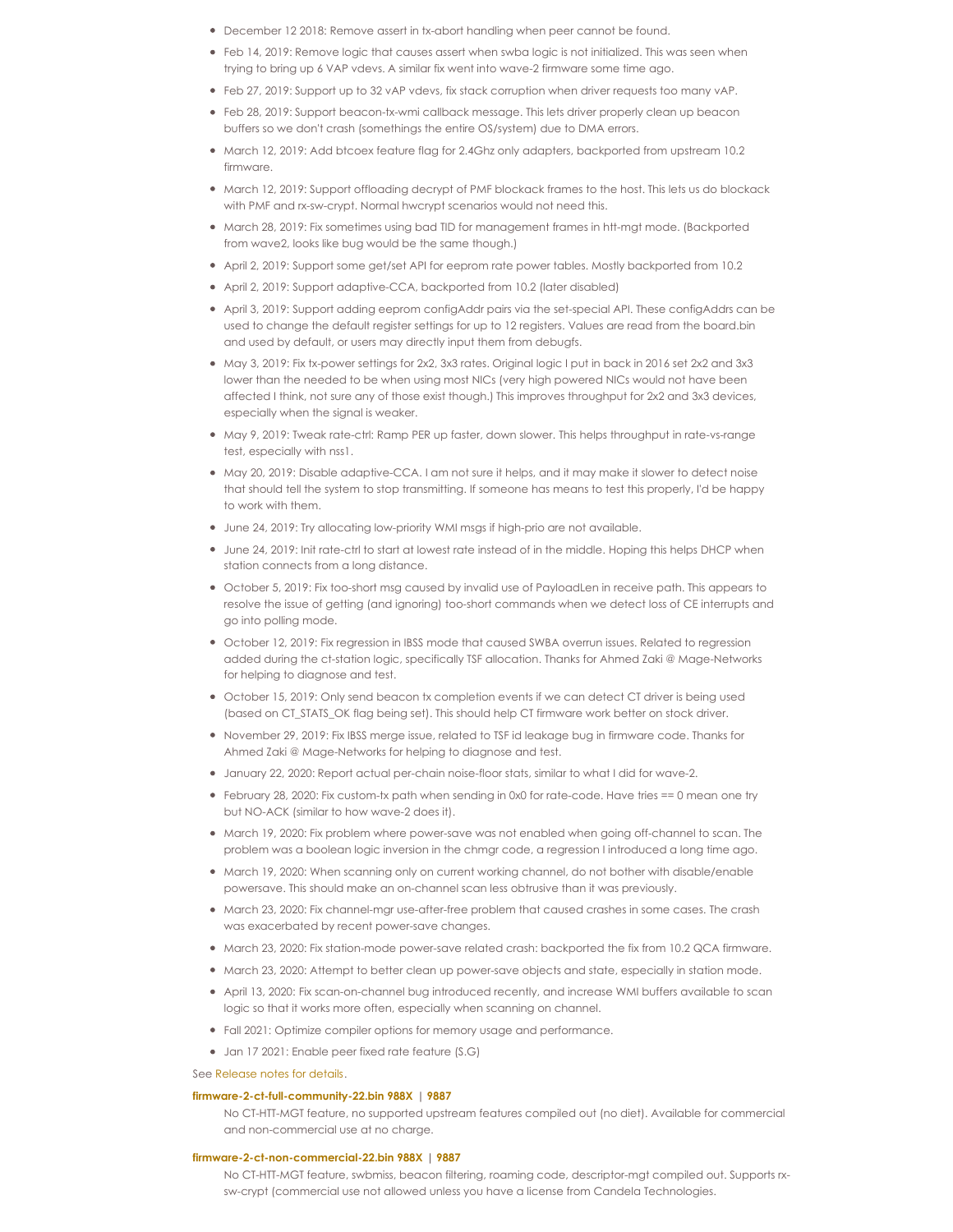#### **[firmware-2-ct-non-commercial-full-22.bin](http://www.candelatech.com/downloads/firmware-2-ct-non-commercial-full-22.bin) 988X | [9887](http://www.candelatech.com/downloads/ath10k-9887/firmware-2-ct-non-commercial-full-22.bin)**

No CT-HTT-MGT feature, no upstream features compiled out (no diet). Supports rx-sw-crypt (commercial use not allowed unless you have a license from Candela Technologies.

These htt-mgt firmwares require driver patches (use ath10k-ct driver or CT kernel). See release notes.

# **[firmware-2-ct-htt-mgt-community-22.bin](http://www.candelatech.com/downloads/firmware-2-ct-htt-mgt-community-22.bin) 988X | [9887](http://www.candelatech.com/downloads/ath10k-9887/firmware-2-ct-htt-mgt-community-22.bin)**

If unsure, this is the suggested firmware to use.

Has CT-HTT-MGT feature, un-needed features compiled out of the firmware to allow more stations/vdevs/etc. Available for commercial and non-commercial use at no charge.

#### **[firmware-2-ct-full-nrcc-community-22.bin](http://www.candelatech.com/downloads/firmware-2-ct-full-nrcc-community-22.bin) 988X | [9887](http://www.candelatech.com/downloads/ath10k-9887/firmware-2-ct-full-nrcc-community-22.bin)**

No CT-HTT-MGT feature, no supported upstream features compiled out (no diet), Rate-ctrl host-caching (swap) is compiled out. This may help on systems with weak CPU or minimal host RAM. Available for commercial and non-commercial use at no charge. See [fwcfg](http://www.candelatech.com/ath10k-10.4.php#config_nrcc) notes to use this firmware.

#### **[firmware-2-ct-full-htt-mgt-community-22.bin](http://www.candelatech.com/downloads/firmware-2-ct-full-htt-mgt-community-22.bin) 988X | [9887](http://www.candelatech.com/downloads/ath10k-9887/firmware-2-ct-full-htt-mgt-community-22.bin)**

Has CT-HTT-MGT feature, no upstream features compiled out (no diet). Available for commercial and noncommercial use at no charge.

### **[firmware-2-ct-nrcc-community-22.bin](http://www.candelatech.com/downloads/firmware-2-ct-nrcc-community-22.bin) 988X | [9887](http://www.candelatech.com/downloads/ath10k-9887/firmware-2-ct-nrcc-community-22.bin)**

No CT-HTT-MGT feature, swbmiss, beacon filtering, roaming code, descriptor-mgt compiled out. Rate-ctrl host-caching (swap) is compiled out. This may help on systems with weak CPU or minimal host RAM. Available for commercial and non-commercial use at no charge. See [fwcfg](http://www.candelatech.com/ath10k-10.4.php#config_nrcc) notes to use this firmware.

### **[firmware-2-ct-non-commercial-htt-mgt-22.bin](http://www.candelatech.com/downloads/firmware-2-ct-non-commercial-htt-mgt-22.bin) 988X | [9887](http://www.candelatech.com/downloads/ath10k-9887/firmware-2-ct-non-commercial-htt-mgt-22.bin)**

Has CT-HTT-MGT feature, swbmiss, beacon filtering, roaming code, descriptor-mgt compiled out. Supports rxsw-crypt (commercial use not allowed unless you have a license from Candela Technologies.

### **[firmware-2-ct-non-commercial-htt-mgt-nrcc-22.bin](http://www.candelatech.com/downloads/firmware-2-ct-non-commercial-htt-mgt-nrcc-22.bin) 988X | [9887](http://www.candelatech.com/downloads/ath10k-9887/firmware-2-ct-non-commercial-htt-mgt-nrcc-22.bin)**

Has CT-HTT-MGT feature, swbmiss, beacon filtering, roaming code, descriptor-mgt compiled out. Rate-ctrl host-caching (swap) is compiled out. This may help on systems with weak CPU or minimal host RAM. Supports rx-sw-crypt (commercial use not allowed unless you have a license from Candela [Technologies.](http://www.candelatech.com/ath10k-10.4.php#config_nrcc) See fwcfg notes to use this firmware.

### **[firmware-2-ct-non-commercial-full-htt-mgt-22.bin](http://www.candelatech.com/downloads/firmware-2-ct-non-commercial-full-htt-mgt-22.bin) 988X | [9887](http://www.candelatech.com/downloads/ath10k-9887/firmware-2-ct-non-commercial-full-htt-mgt-22.bin)**

Has CT-HTT-MGT feature, no upstream features compiled out (no diet). Supports rx-sw-crypt (commercial use not allowed unless you have a license from Candela Technologies.

#### **[firmware-2-ct-full-htt-mgt-nrcc-community-22.bin](http://www.candelatech.com/downloads/firmware-2-ct-full-htt-mgt-nrcc-community-22.bin) 988X | [9887](http://www.candelatech.com/downloads/ath10k-9887/firmware-2-ct-full-htt-mgt-nrcc-community-22.bin)**

Has CT-HTT-MGT feature, no upstream features compiled out (no diet). Rate-ctrl host-caching (swap) is compiled out. This may help on systems with weak CPU or minimal host RAM. Supports rx-sw-crypt (commercial use not allowed unless you have a license from Candela Technologies. See [fwcfg](http://www.candelatech.com/ath10k-10.4.php#config_nrcc) notes to use this firmware.

#### **10.1.467-ct-21**

- Save about 6k of RAM by consolidating some rate-ctrl storage. Backported from wave-2 ath10k-ct firmware. And provide a new way to report tx rate status that helps us better differentiate a non-report from 48Mbps (which has rate-code and flags of 0x0). This last bit requires a new driver tweak as well, but driver and firmware should be forwards and backwards compatible.
- The driver can set the software retry for agg and non-agg TIDs, but the ath10k driver doesn't ever actually do this currently. Change defaults in the firmware to do zero non-agg retries (hardware will still retry 4 times it seems), and default agg-retries to 4 instead of 16. I'm not sure if the firmware actually handles the agg-retries or not, possibly that is handled by upper layers anyway.
- Don't do software retry for non-local frames (ie, frame sent from the driver). This means that instead of seeing around 60 null-data probes on air when peer dies, we will instead only see 4. Similar to logic I did in wave-2 firmware recently.
- Fix crash when monitor dev became the only active vdev. Backported fix from my wave-2 firmware.
- Backport 'survey' logic from 10.2 to 10.1. And while doing so, fix some issues with how 10.2 tried (and failed) to clear the cycle counters when asking for pdev survey info.
- Fix peer stats problem introduced way back in 2016, and also a more recent bug introduced when I did the survey patch.
- Don't generate self-peer peer-stats. They do not seem worth showing.
- Don't crash if retries is set to greater than 2. The rate-ctrl related logic hit an assert due to code that assumes there cannot be more than 2 retries. Stock drivers cannot set retry count, so this bug would not normally be seen in the wild (though it was at least once before based on an old bug report, perhaps due to rts/cts or something like that?)
- Support limited vdev stats, return tsf64 value as requested by a user.
- Support CT-STA mode. This is similar to proxy-sta logic, but allows hw-crypt when we have multiple station vdevs connected to the same AP. This feature is only useful for wifi testing scenarios, and is only in the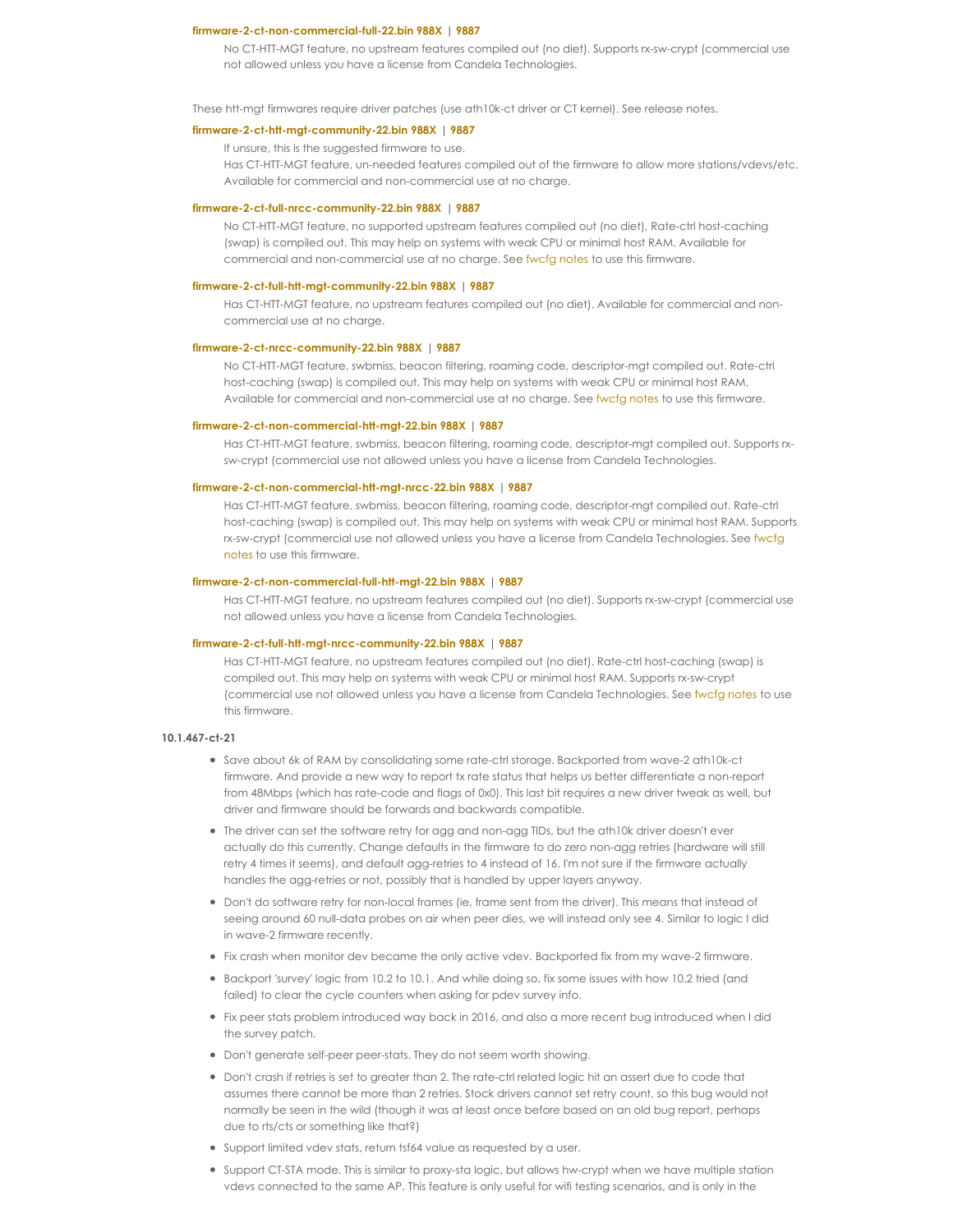non-commercial (without a license from Candela Technologies) builds. A likely limitation is that stations on a radio cannot connect to more than 2 different APs. And, this needs lots of testing.

Backport PMF support from 10.2, especially for block-ack. This has been tested in hw-crypt mode with htt-mgt. Block-ack does not work in sw-rx-crypt mode with 802.11w/PMF.

### **10.1.467-ct-20**

- Improve ability to send frames on mgt devices
- **•** Stability fixes
- Work-around for -40 deg C startup issue.
- Per-chain mgt-frame RSSI reporting.
- Fix stuck scan machine issue (hopefully?).
- Fix PTK rekey problem when using EAP-PEAP (at least).

#### **10.1.467-ct-19**

- $\bullet$  Fix IBSS + RSN
- Fix TS-SBTC when NSS is set to 1
- Fix unitialized variable that broke block-ack sometimes.
- Fix channel reservation logic.
- Support reading temp through WMI. Requires modified ath10k driver to utilize this.
- Add set-special command to disable certain bandwidths to help with regulatory testing.

# **10.1.467-ct-18**

Big backport of 10.2 features, including ability to build 9887 firmware.

Fix 802.1q VLANs.

Fix issue where radio went deaf to scanning due to inverted boolean statement.

Fix rate-ctrl issue where stations (at least) could get stuck in a low rate.

# **10.1.467-ct-17**

Fix HTT-Mgt TX on 4.5 and higher kernels. Properly configure RX mask on startup to work around problem reported by Mr. Kazior. Allow configuring and disabling firmware station kickout messages.

#### **10.1.467-ct-16**

Auto-calculate base MAC addr, allow disabling 20,40,80Mhz bandwidths for TX, fix beacon-miss crash, backport iqcal baseband hang fix, disable congestion bin logic, allocate more stateless tids to stop rare crash, re-work ratectrl cache to deal better with many peers, backport AXI/CE fix from 10.2, fix scan requests for many ssids.

### **10.1.467-ct-15**

Support management over HTT, fix 802.11r, lots of rate-ctrl changes, monitor-mode receives assoc-request and other frames it was previously dropping, allow configuring some CCA related values to better pass regulatory tests, off-channel fixes

### **10.1.467-ct-14**

IBSS improvements, increase tx power for NSS < 3 rates, support setting mgmt tx-rate, return proper tx-status, bugfixes in rate-ctrl, etc.

#### **10.1.467-ct-013**

Add IBSS/AHDOC support.

Work-around tx-credits hang due to WMI/CE lockup in firmware (requires ath10k driver patches) Attempt to fix a few asserts reported by users (scan code, rate-ctrl, resource-mgr, etc)

### **10.1.467-ct-012**

Pay better attention to max-nss in rate-control logic.

Allow to request no channel reservation when starting vdev (improves connect time, especially with multiple vdevs)

Fix crash when using raw-tx mode.

### **10.1.467-ct-011**

Stop using feature flag that is now used by upstream 10.2.x firmware. This lets CT firmware work with latest ath10k driver.

### **10.1.467-ct-010**

Fix bug introduced in version 009 (related to moving some structures to IRAM). Support the assert-on-purpose ath10k driver patch recently applied to upstream. Slight optimization to use about 1k less IRAM.

### **10.1.467-ct-009**

Improve RAM usage: Re-organized, trimmed, and otherwise made better use of RAM. Allow compiling out swbmiss, beacon filtering, roaming code. Images with 'full' in their name do NOT have the previously mentioned features compiled out. Over-all, freed up about 80k of extra RAM, which can be used for more vdevs, peers, buffers, etc.

Supports 64 vdevs (one should be reserved for monitor interface, so effectively 63 vdevs for current kernels.)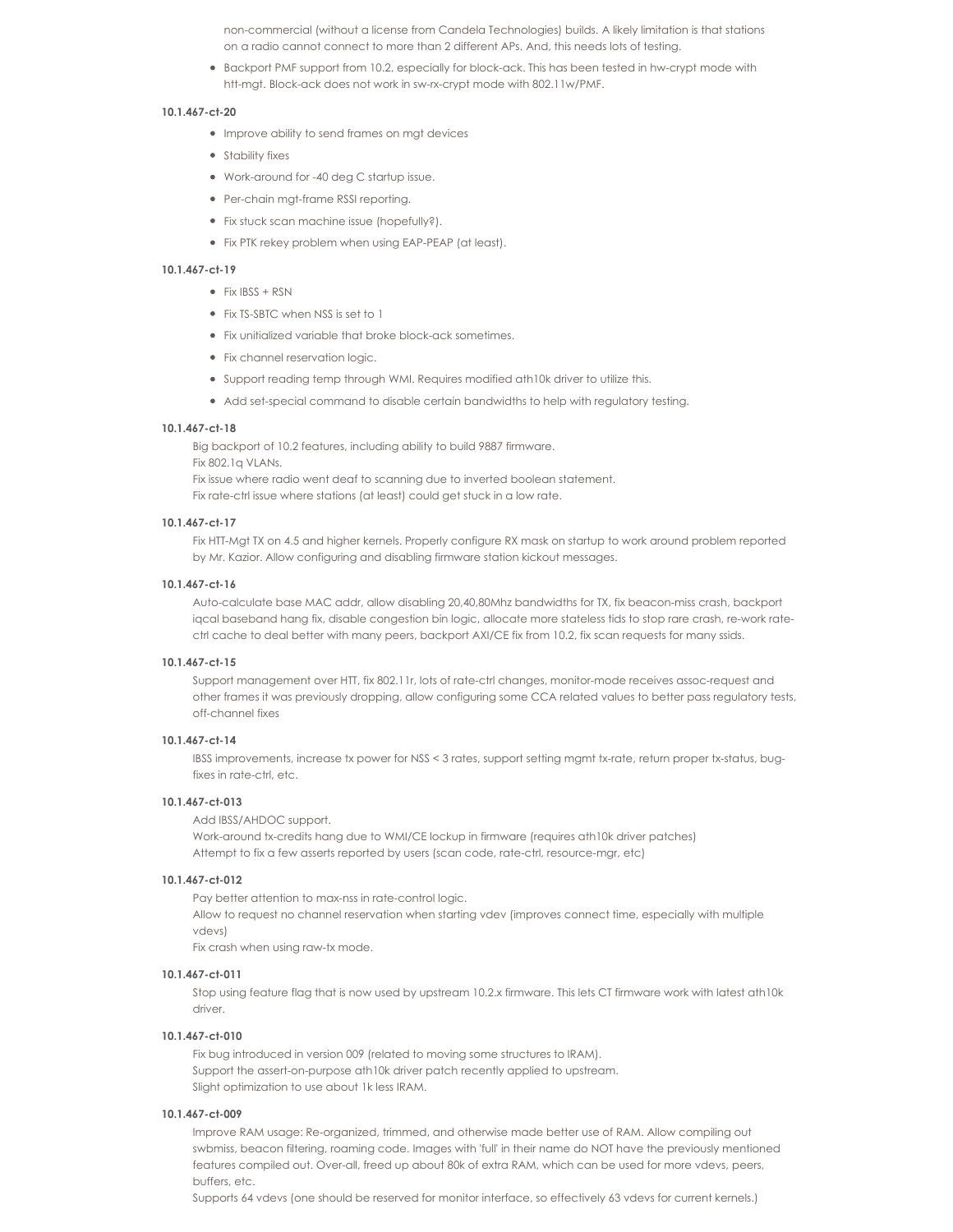#### **10.1.467-ct-008**

Fix crash related to AP configured with IBSS\_RSN, reported and tested by Emanuel Taube. Improve memory usage by packing structs and moving some stuff to IRAM. Can now support 44 vdevs. Remove some un-needed MEMSET operations, might help performance a very small bit (this was not hot-path items as far as I can tell.).

### **10.1.467-ct-007**

Save some RAM by more tightly packing structures. Enables an additional vdev, so can now support 37.

# **10.1.467-ct-006**

Disable the scan-on-operating-channel-only optimization. This was not working right. Will fix and re-enable this sometime later.

### **10.1.467-ct-005**

Fix inverted scan rx-filter logic. Improves scan all around, and fixes completely broken scan on DFS channels.

### **10.1.467-ct-004**

Add support for flushing all tids for all peers for all vdevs. Hopefully this will help ath10k driver flush itself faster. Changed order of some patches, but over-all code should not be modified.

### **10.1.467-ct-003**

Hit two more asserts in overnight testing of -002: Attempt to work around assert related to scanning while deleting vdev. Attempt to work around assert in rate-control logic.

### **10.1.467-ct-002**

Attempt to work around crash related to scanning while deleting vdev. Attempt to work around crash in rate-control logic.

### **10.1.467-ct-001**

Implemented community v/s non-commercial-only builds. Added numeric versioning for easier bug reporting.

# **CT Firmware Crash Signatures**

There is at least one persistent firmware crash that I have not been able to fix (and do not have a lot of ideas on how to attempt to fix it). This section gathers details on such known crashes so that users can attempt to understand if they are seeing a known crash. Please report it anyway, but I am especially interested in crashes not listed here. Since the crashdecode tool cannot be made public, you have to make do with searching for specific hex.

#### **Firmware CE Engine assert**

There is a known bug, seen on x86, Gateworks Ventana boards and probably everywhere else. It is seen with WLE900VX as well as Doodle-Labs ACE-DB-3, and probably others. It is seen with upstream firmware-5.bin and stock kernels, so this is not something specific to CT firmware or kernels. This bug is seen in both AP and Station mode.

The bug is that the CE engine in the firmware reports a fatal error and then asserts. It is very easy to trigger this problem if you try to transmit high-speed UDP traffic while the RF network is very busy. A 99.9% constant-transmit source to act as a blocking signal will reproduce this bug within seconds.

A more general test case is typically something like: Set up AP with 8+ stations associated, use wget (or similar) to download 1MB web pages over and over to simulate streaming media, and firmware will typically crash in less than 10 hours.

At least with a recent version 14 firmware (community-build), the crash site is at address: **0x009b5a8d**. Likely any crash very near that address on version 14 firmware is the same bug. If you are running a CT 3.17 or higher kernel, or at least with those patches applied, you will often also see a 0x9110aaa1 signature (this is a firmware debuglog message that prints before the assert hits). The stock driver may not print out the firmware debuglog info.

For instance, here is a hex-dump of the binary crash log captured from /debug/ieee80211/phy1/ath10k/fw\_crash\_dump after a firmware crash that shows this signature:

#### hexdump ~/tmp/crashphy1.dump.2.4ghz |more

 5441 3148 4b30 462d 2d57 5544 504d 0000 ab00 0000 0001 0000 07b3 9ec8 3f6f 4e6d 2e97 3201 00b1 d4c1 02ff 0432 0000 0000 016c 4100 0041 0000 01d3 0000 0000 0000 0000 0000 0003 0000 003f 0000 003f 0000 085b 0000 01b2 3380 0003 0000 3031 312e 342e 3736 632d 2d74 6f63 2d6d 7566 6c6c 302d 3431 342d 3431 3862 0061 7906 5537 0000 0000 b8e3 1b4a 0000 0000 0e05 0003 2e33 3431 352e 5320 504d 6d20 646f 755f 00000a0 6c6e 616f 2064 5241 764d 2037 3270 3876 00000b0 0020 0000 0000 0000 0000 0000 0000 0000